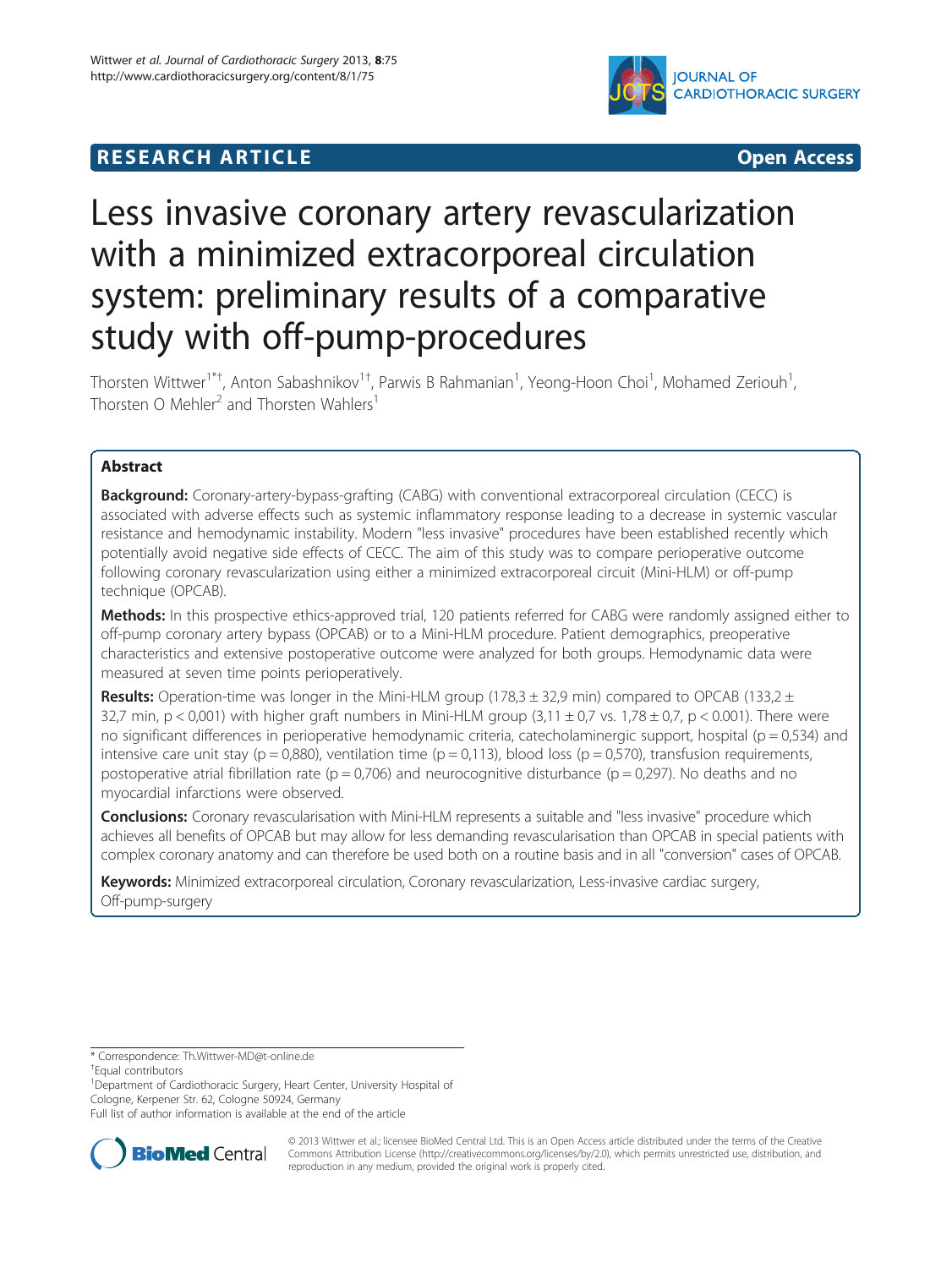# Background

Coronary artery bypass grafting (CABG) using conventional cardiopulmonary bypass (CCPB) was first introduced into clinical practice in 1950 [\[1](#page-8-0)] and is currently the most common procedure in surgical treatment of multivessel coronary artery disease (CAD) [\[2-5\]](#page-8-0). Although several technical as well as surgical and anesthesiological improvements have been conducted [\[6](#page-8-0)], the traditional approach requires the use of extracorporeal circulation (ECC), total aortic crossclamping and myocardial ischemia. In the last two decades, there has been significant interest in the development of alternative surgical treatment procedures in order to minimize the adverse effects associated with the use of CCPB [\[7,8\]](#page-8-0). The relevance of this trend has received considerable attention mainly with regard to minimizing the contact of blood with foreign surfaces [\[9](#page-8-0)] and thus reducing or completely avoiding the cardiopulmonary bypass. As a result, there are several less-invasive surgical options for coronary revascularization: either with the use of a minimized extracorporeal circuit (Mini-HLM), in offpump technique via median sternotomy (OPCAB) or via anterolateral mini-thoracotomy in terms of the MIDCAB (minimally invasive direct coronary artery bypass) approach to the culprit LAD lesion with or without hybrid PTCA of additional coronary lesions [[10,11](#page-8-0)]. Currently, advantages and disadvantages of different approaches are intensively discussed. Consequently, many recent studies have focused on the benefits and drawbacks of different techniques. In comparison to other methods usually only one coronary vessel can be revascularized using the MIDCAB technique [\[12](#page-8-0)]. Even though the early control angiography results confirmed a very good global MIDCAB patency rate (97.8%) and appear to be even superior to the corresponding results of conventional bypass surgery [\[11](#page-8-0),[13\]](#page-8-0), the application of MIDCAB in multivessel disease has been a subject of controversy regarding the completeness of myocardial revascularization. The objective of this paper is to critically examine both two alternative procedures for elective treatment of multivessel CAD in less invasive coronary artery bypass surgery: OPCAB and Mini-HLM. Our preliminary investigation was conducted with special attention to the evaluation of potential differences between both CABG procedures with regard to perioperative outcome including invasive serial hemodynamic characteristics.

# Methods

In this prospective randomized clinical trial, 120 patients referred for isolated elective CABG between December 2008 and July 2011 were enrolled in the study and preoperatively randomized either to OPCAB  $(n = 44)$  or Mini-HLM ( $n = 76$ ) group. The study was performed with the approval of the ethics committee of the medical faculty of the University of Cologne and was in compliance with

the Helsinki declaration. For randomization, we initially decided to use the patient chart number with even last digits for the OPCAP- and uneven last digits for the mini-HLM cohort. Unfortunately, this method resulted in an asymmetric distribution of patients rather than a 1:1 ratio; however, in order to avoid a change in the randomization procedure in the ongoing study we continued with this method. After assessment of each coronary angiographic examination by the operating surgeon with special emphasis on the general acceptability all patients were informed about the study. The appropriate written informed consent was obtained from each patient of this clinical trial, and all perioperative data were collected electronically. Included were patients with coronary artery disease and indication for CABG. In order to guarantee the comparability of the two study groups, patients with the following conditions were excluded from the trial: significantly impaired left ventricular pump function (ejection fraction <20%), preoperative catecholaminergic support, hemodynamic instability, mechanical circulatory assistance as well as urgent and emergent cases.

The primary end point of our clinical trial was the inhospital mortality, secondary end points were intra- and postoperative characteristics with the emphasis on invasive hemodynamic assessment using a pulmonary artery catheter (PAC) as described below.

#### Surgical procedure and perioperative care

All operations were performed by only three senior cardiac surgeons with high experience in OPCAB revascularization in cooperation with experienced anesthesiologists and perfusionists in our department. The surgical access was performed via median sternotomy. The left (LIMA) and when applicable - right internal mammary artery (RIMA) were harvested together with veins and surrounding tissue as a pedicle graft in both groups. Additional graft material (saphenous vein) was harvested using minimal invasive technique. Body temperature was kept as normal as possible, either by the heat exchange system of the Mini-HLM or by specific warming blankets of different manufacturers in the OPCAB group. No patient was discharged from OR with a temperature below 36.0°C. In all cases of CABG using Mini-HLM several doses of Calafiore warm blood cardioplegia were given in an antegrade fashion through the aortic root after establishment of cardiopulmonary bypass with an arterial cannula in the ascending aorta and a two-stage venous cannula introduced through the right atrium. In OPCAB, a Medtronic Urchin Evo Heart Positioner (Medtronic, Inc., Minneapolis, USA) was used to allow for effective positioning of the heart and enhanced visualization of the anastomotic sites during beating heart surgery. A Medtronic Octopus System was utilized to enhance visibility at the anastomotic site.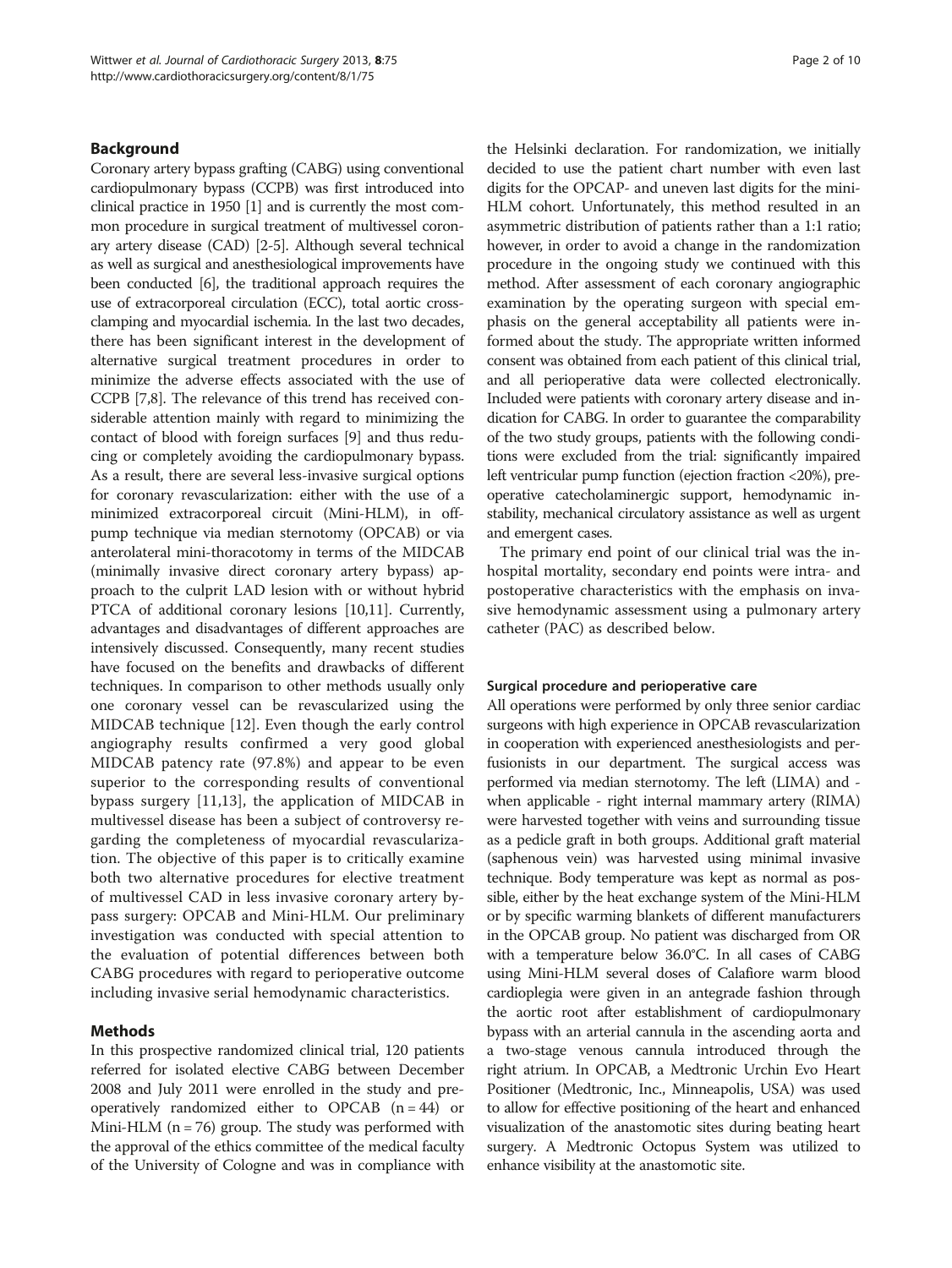Postoperatively, all patients were left intubated and were transferred to the cardiac ICU. Perioperative care of the patients was performed according to standard protocols of our department.

# Technical characteristics of Mini-HLM

The ROCsafe Mini-HLM is a closed loop minimized circulatory circuit that consists of a centrifugal pump head (Sarns™ 164275X, Terumo Cardiovascular Systems, Ann Arbor, MI, USA), a microporous polypropylene fiber oxygenator (CAPIOX<sup>®</sup> RX15E, Terumo Corporation, Tokyo, Japan) including a heat exchange system and a 40-μm polyester arterial blood filter (AL8X, Pall, East Hills, NY, USA). The low prime oxygenator of ROCsafe Mini-HLM facilitates high oxygen transfer (oxygen transfer capacity: 337 mL/min at 5 L/min blood flow) in combination with low priming volume (oxygenator priming volume: 135 mL). Additionally this model provides an air removal function on the venous line allowing an effective air elimination before it enters the centrifugal pump. In case of air in the venous line, the ultrasound-controlled bubble detector leads to a speed reduction of the centrifugal pump, closure of the electronic venous line occluder (Terumo Corporation, Tokyo, Japan) and removing of trapped air from the bubble trap (CAPIOX<sup>®</sup> BT15X, Terumo) via vacuum suction device. Residual micro air can be eliminated by the oxygenator and arterial filter. This process takes a few seconds before circulation can be resumed. The total component priming volume is approximately 500 ml (Table 1).

# Assessment of patient's hemodynamics and clinical parameters

Measurement of perioperative hemodynamic parameters was routinely performed using Swan-Ganz-CCOmbo PAC (Edwards Lifesciences), which was inserted in Seldinger technique during the induction of anesthesia and removed directly after the last measurement 24 hours postoperatively in the ICU. Systemic vascular resistance (SVR), pulmonary vascular resistance (PVR), cardiac output (CO), cardiac index (CI), pulmonary capillary wedge pressure (PCWP), central-venous pressure (CVP), mixed venous oxygen saturation (svO2), arterial systolic (ASP), diastolic (ADP) and mean pressures (AMP) as well as pulmonary arterial systolic (PASP), diastolic (PADP) and mean pressures (PAMP) were recorded at seven time points perioperatively: skin cut ("OP-0"), post Mini-HLM /OPCAB-stabilizer ("OP-1"), skin closure ("OP-2"), one hour ("ICU-1"), six hours ("ICU-2"), 12 hours ("ICU-3") and 24 hours after surgery ("ICU-4") respectively. These data were collected automatically using clinical pressure monitoring equipment in combination with the Vigilance Monitor without performing bolus thermodilution measurements. SvO2 was monitored by fiberoptic reflectance

spectrophotometry available in the PAC model 744HF75 that was used in our study. Additionally this model provides an antimicrobial heparin coating in order to minimize viable microbe count of the catheter surface during placement as well as to guarantee a long-term protection against thrombogenesis [\[14\]](#page-8-0).

Perioperative clinical characteristics were assessed by evaluating the medical charts of the patients during their hospital stay and after their discharge. The data of the perioperative hemodynamic measurements were directly documented at the appropriate time points.

# Statistical analysis

Statistical analysis was performed by SPSS 19.0 (SPSS Inc., Chicago, IL, USA). All continuous variables are expressed as mean ± standard deviation (SD). Categorical data are expressed as frequencies and percentages. Statistical analysis of metric and dichotomous parameters was carried out using  $T$  test and Chi-square test respectively. A  $p < 0.05$ was considered statistically significant.

# **Results**

The preoperative data were comparable between patients of both groups of the study. Table [2](#page-3-0) represents basic

|  | Table 1 Technical characteristics of Mini-HLM, ROCsafe |  |  |
|--|--------------------------------------------------------|--|--|
|--|--------------------------------------------------------|--|--|

| Module                         | <b>Technical characteristics</b> |  |  |
|--------------------------------|----------------------------------|--|--|
| Oxygenator                     |                                  |  |  |
| Type                           | CAPIOX <sup>®</sup> RX15F        |  |  |
| Priming volume (static)        | 135 mL                           |  |  |
| Membrane surface area          | approx. $1,5$ m $2$              |  |  |
| Fiber material                 | microporous polypropylene        |  |  |
| <b>Bubble trap</b>             |                                  |  |  |
| Type                           | CAPIOX <sup>®</sup> RT15X        |  |  |
| Priming volume                 | 150 mL                           |  |  |
| Filter pore area               | 60%                              |  |  |
| Filter pore size               | 170 µ                            |  |  |
| Filter material                | Polyester                        |  |  |
| <b>Arterial filter</b>         |                                  |  |  |
| Type                           | $Terumo®$ Al 8X                  |  |  |
| Priming volume                 | $170 \mathrm{m}$                 |  |  |
| Filter area                    | $0,063 \text{ m}^2$              |  |  |
| Filter pore size               | 40 µ                             |  |  |
| Filter material                | Polyester                        |  |  |
| Centrifugal pump head          |                                  |  |  |
| Type                           | SarnsTM 164275X                  |  |  |
| Priming volume                 | 48 mL                            |  |  |
| Surface area                   | $0.02 \text{ m}^2$               |  |  |
| Total component priming volume | 503 mL                           |  |  |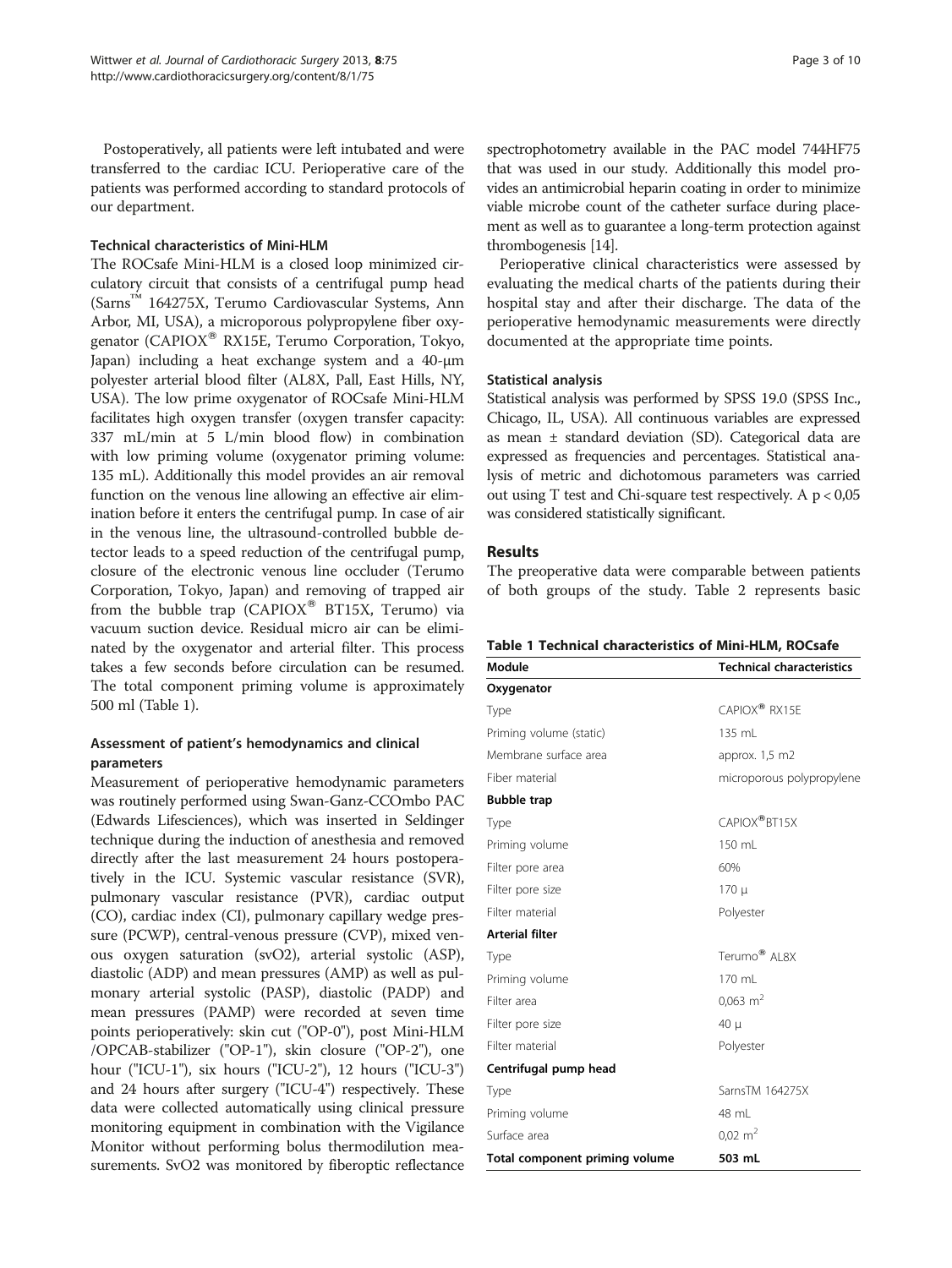<span id="page-3-0"></span>

|  |  |  |  | Table 2 Patient's demographics and perioperative data |  |
|--|--|--|--|-------------------------------------------------------|--|
|--|--|--|--|-------------------------------------------------------|--|

|                                          | Mini-HLM        | <b>OPCAB</b>    | <b>Total</b>    | p-value |
|------------------------------------------|-----------------|-----------------|-----------------|---------|
| Age (yrs)                                | $65,8 \pm 11,2$ | $65,2 \pm 10,4$ | $65,6 \pm 10,8$ | 0,79    |
| Female                                   | $9(12,2\%)$     | 13 (28,3%)      | 22 (18,3%)      | 0,032   |
| Height (cm)                              | $173,5 \pm 7,8$ | $172,3 \pm 8,2$ | $173 \pm 7.9$   | 0,448   |
| Weight (kg)                              | $84,5 \pm 13$   | $82,8 \pm 13,6$ | $83,9 \pm 13,1$ | 0,506   |
| Euroscore                                | $3,2 \pm 2,3$   | $3,2 \pm 2,3$   | $3,2 \pm 2,3$   | 0,938   |
| Vessel disease                           | $2,7 \pm 0.5$   | $2,13 \pm 0,9$  | $2,1 \pm 0.9$   | 0,65    |
| Preoperative creatinine (mg/dl)          | $0,9 \pm 0,2$   | $0.9 \pm 0.3$   | $0.9 \pm 0.2$   | 0,879   |
| Preoperative haemoglobin (g/dl)          | $12,6 \pm 1,7$  | $12,4 \pm 1,7$  | $12,5 \pm 1,7$  | 0,557   |
| Preoperative CK (U/I)                    | $75,1 \pm 59,2$ | $79.5 \pm 46.8$ | $76.8 \pm 54.6$ | 0,675   |
| Preoperative CK-MB (U/I)                 | $9.5 \pm 4.1$   | $9.9 \pm 5.2$   | $9.7 \pm 4.6$   | 0,546   |
| Preoperative Troponin T (ug/l)           | $0.02 \pm 0.06$ | $0.03 \pm 0.1$  | $0.02 \pm 0.08$ | 0,62    |
| Preoperative haematocrit (%)             | $36,8 \pm 6,2$  | $36,3 \pm 4,5$  | $36,6 \pm 5,6$  | 0,658   |
| Preoperative EF (%)                      | $61,9 \pm 14,7$ | $57,8 \pm 15,3$ | $60,7 \pm 14,9$ | 0,271   |
| Preoperative LVEDP (mmHg)                | $15,2 \pm 7,7$  | $13,6 \pm 10,8$ | $14,6 \pm 8,8$  | 0,498   |
| Diabetes mellitus                        | 13 (17,6%)      | 10 (21,7%)      | 23 (19,2%)      | 0,636   |
| Arterial hypertonia                      | 58 (78,4%)      | 32 (69,6%)      | 90 (75,0%)      | 0,298   |
| Hyperlipoproteinemia                     | 57 (77,0%)      | 32 (69,6%)      | 89 (74,2%)      | 0,396   |
| Previous stent implantation              | 14 (18,9%)      | 12 (26,1%)      | 26 (21,7%)      | 0,371   |
| Previous statin therapy                  | 63 (85,1%)      | 36 (78,3%)      | 99 (82,5%)      | 0,38    |
| Preoperative atrial fibrillation         | 4(5,4%)         | $\mathbf{0}$    | $4(3,3\%)$      | 0,297   |
| History of acute myocardial infarction   | 29 (39,2%)      | 12 (26,1%)      | 41 (34,2%)      | 0,168   |
| Prior bypass surgery                     | $\overline{0}$  | $\mathbf{0}$    | $\circ$         |         |
| Previous lysis of intravascular thrombus | 0               | 0               | 0               |         |
| Preoperative hemodynamic instability     | 0               | 0               | 0               |         |

CK creatine kinase, CK-MB creatine kinase isoenzyme, EF ejection fraction, LVEDP left ventricular end-diastolic pressure.

demographic data, patient comorbidities and general clinical characteristics of all patients undergoing either OPCAB or CABG using Mini-HLM. The mean age of the population was  $65.6 \pm 10.8$  years within a range of 40–89 years.  $18,3\%$  (n = 22) of patients were female. A history of hypertension, hyperlipidemia, diabetes, previous stent implantation, statin therapy, atrial fibrillation, myocardial infarction as well as logisticEuroscore and preoperatively assessed heart pump function were equally distributed between groups. There were no considerable discrepancies concerning serological parameters (creatine kinase (CK), CK-MB, Troponin T, hemoglobin, creatinine and hematocrit) as well.

Every single patient in both the Mini-HLM and the OPCAB group received a LIMA-graft to the left anterior descending artery (LAD) as a significant LAD-stenosis/ occlusion was present in all operated patients. The usage of bilateral internal mammary artery was comparable between the two groups (Table [3](#page-4-0)). In the OPCAB group, a significantly lower mean number of grafts was performed as compared to the Mini-HLM group  $(1,78 \pm 0,7)$  vs.  $3,11 \pm 0,7$ , p < 0.001) although anatomically complete revascularization

was intended in all patients of both treatment cohorts. By surgical expertise of the operating surgeons, inappropriate incomplete revascularization was precluded in each patient. The procedure time was significantly longer in the Mini-HLM group  $(178.3 \pm 32.9 \text{ min})$  compared to the OPCAB group  $(133,2 \pm 32,7 \text{ min}, p < 0,001)$ . However, there were no significant differences in perioperative hemodynamics (Figure [1a](#page-5-0)-c), inotropic support, duration of hospital ( $p = 0.534$ ) and intensive care unit stay ( $p = 0.88$ ), ventilation time ( $p = 0.113$ ), blood loss  $(p = 0.57)$ , transfusion requirements, postoperative atrial fibrillation rate ( $p = 0.706$ ) and neurocognitive disturbance  $(p = 0.297)$ . There were no deaths and no myocardial infarctions observed in either group. All cases were performed as intended with no need for conversion to CCPB (Tables [3](#page-4-0) and [4](#page-6-0)).

Serial assessment of patient's hemodynamics did not result in statistically significant differences in most instances between the two groups (Figure [1](#page-5-0), a-c). Despite the existence of minor significant differences, the corresponding values were within the normal range in both groups, indicating no major clinical relevance.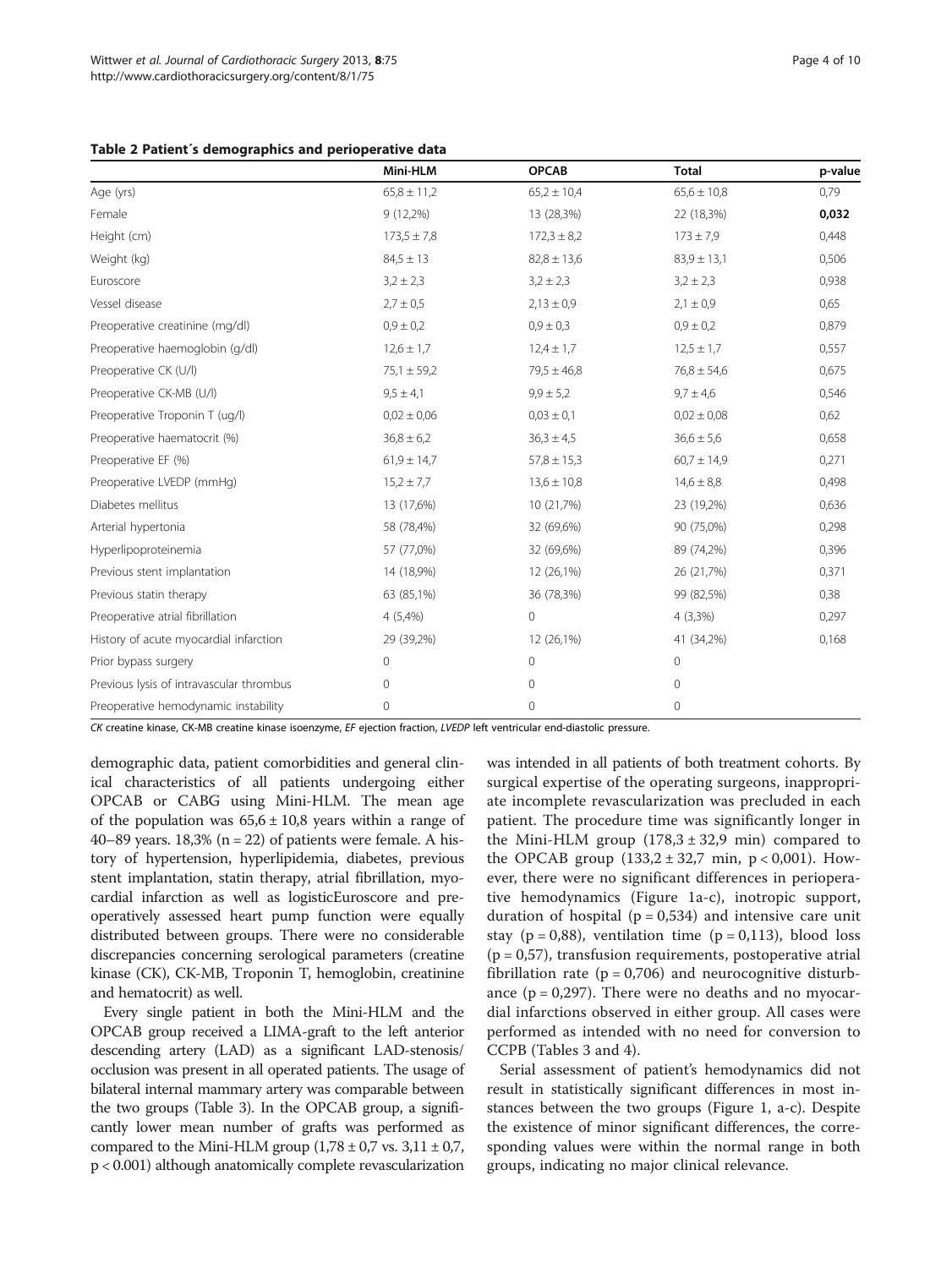#### <span id="page-4-0"></span>Table 3 Intraoperative data

|                                    | Mini-HLM         | <b>OPCAB</b>     | Total          | p-Wert    |
|------------------------------------|------------------|------------------|----------------|-----------|
| Number<br>of distal<br>anastomoses | $3,11 \pm 0.7$   | $1,78 \pm 0,7$   | $2,6 \pm 0,97$ | $<$ 0,001 |
| Operating<br>time (min)            | $178.3 \pm 32.9$ | $133.2 \pm 32.7$ | 160,9          | $<$ 0,001 |
| LIMA and<br>RIMA usage             | 19 (25,7%)       | 9(19,6%)         | 28 (23,3%)     | 0,51      |
| Transfusion<br>of PRBC             | $0.4 \pm 0.9$    | $0.4 \pm 1.0$    | $0.42 \pm 1.0$ | 0,97      |
| Transfusion<br>of FFP              | $0.4 \pm 1.3$    | $0,1 \pm 0.5$    | $0,3 \pm 1,1$  | 0,16      |
| Transfusion<br>of platelets        | $0.2 \pm 0.5$    | $0,1 \pm 0,3$    | $0,2 \pm 0,4$  | 0,19      |
| Bypass time<br>(min)               | $75.9 \pm 18.6$  |                  |                |           |
| Cross-clamp<br>time (min)          | $41,1 \pm 11,6$  |                  |                |           |
| Reperfusion<br>time (min)          | $26.2 \pm 8.4$   |                  |                |           |

FFP fresh frozen plasma, LIMA left internal mammary artery, PRBC packed red blood cells, RIMA right internal mammary artery.

# **Discussion**

CABG is the treatment of choice in patients with threevessel CAD as recommended by recent Guidelines [\[15](#page-8-0)]. A considerable number of reports have been published on CABG using ECC and proved that it is a safe and effective treatment of multivessel CAD. However, the standard approach via median sternotomy with the use of cardiopulmonary bypass (CPB) and aortic crossclamping is associated with certain negative side effects such as systemic inflammatory response syndrome (SIRS) which leads to potentially increased mortality and morbidity [[2,10,16-18](#page-8-0)].

To avoid these adverse effects, alternative approaches such as OPCAB, MIDCAB and interdisciplinary hybrid procedures have been introduced into clinical practice. However, these approaches are sometimes technically demanding and therefore do not always represent the best available technique in specific patients. Particularly offpump procedures require sufficient exposition of target vessels which can be very demanding particularly when marginal branches need to be revascularized which may result in severe hemodynamic instability due to cardiac displacement. Furthermore, diffuse CAD with severe calcified target vessels may not always be suitable for revascularization during beating heart surgery. In these instances, the utilization of minimized extracorporeal circuits may offer benefits for these patients as these Mini-HLM systems have been proposed to avoid the potentially harmful effects of CCPB. The basic idea of Mini-HLM is to ensure adequate perfusion by a closed, extremely minimized circuit based on a rotary blood pump and a high-

performance membrane oxygenator with elimination of blood-to-air contact by avoiding a venous reservoir, minimizing hemodilution and mechanical blood trauma and significant reduction of contact activation by reduced foreign surfaces [\[19\]](#page-8-0). Meanwhile, a clear superiority of Mini-HLM systems could be proven when compared to conventional CPB circuits [\[7,9,10,16,20\]](#page-8-0).

In the present study we compared OPCAB revascularization with on-pump procedures utilizing a Mini-HLM, and comparable excellent clinical results could be demonstrated in both groups without any significant differences. Particularly mortality, postoperative morbidities and complication rates as well as clinical variables of the perioperative period, e.g., blood loss, transfusion requirements, ventilation- and total-hospital-times were not significantly different between both groups. Nevertheless, this is an extremely important result with high clinical impact as the use of CCPB has been associated with a couple of the above-mentioned negative side effects. Based on these concerns with CCPB, a significant amount of studies deal with the OPCAB procedure as as a well-established and safe minimal invasive procedure for coronary artery revascularization [[21,22](#page-8-0)]. This technique has been extensively studied and was shown to reduce the incidence of postoperative complications such as SIRS, myocardial and cerebral dysfunction and hemodynamic instability associated with the use of CCPB [[18](#page-8-0)]. Additionally the lower cost factor and availability of mechanical stabilizers [\[22,23](#page-8-0)] made this approach more appealing, even though this method of myocardial revascularization appeared to be technically more demanding and more complex and although some authors report even higher hospital costs with longer hospital stays after OPCAB procedures [[5](#page-8-0)]. Further findings strongly support the general impression that OPCAB represents an alternative approach for patients with increased risk of ECC on the basis of lower mortality [[23,24](#page-8-0)]. For a long time this method was the only alternative surgical approach for patients with severe comorbidities, who had absolute contraindications for operations using ECC [[25](#page-8-0)]. Among numerous other benefits, improved perioperative outcome including reduced catecholaminergic support, transfusion requirements, ventilation time and lower impairment rate of the preexistent renal insufficiency was shown in patients with at least 50% main left coronary artery stenosis operated on in OPCAB technique as compared to a CCPB group [[26](#page-8-0)].

In our study the utilization of Mini-HLM, however, resulted in a completely comparable low complication rate compared to the off-pump group. Therefore, broader introduction of minimized circulatory systems into clinical practice has the promising potential to reduce negative side effects of standard CPB systems. Moreover, hemodynamic measurements in the present study did not show any significant differences in the postoperative course between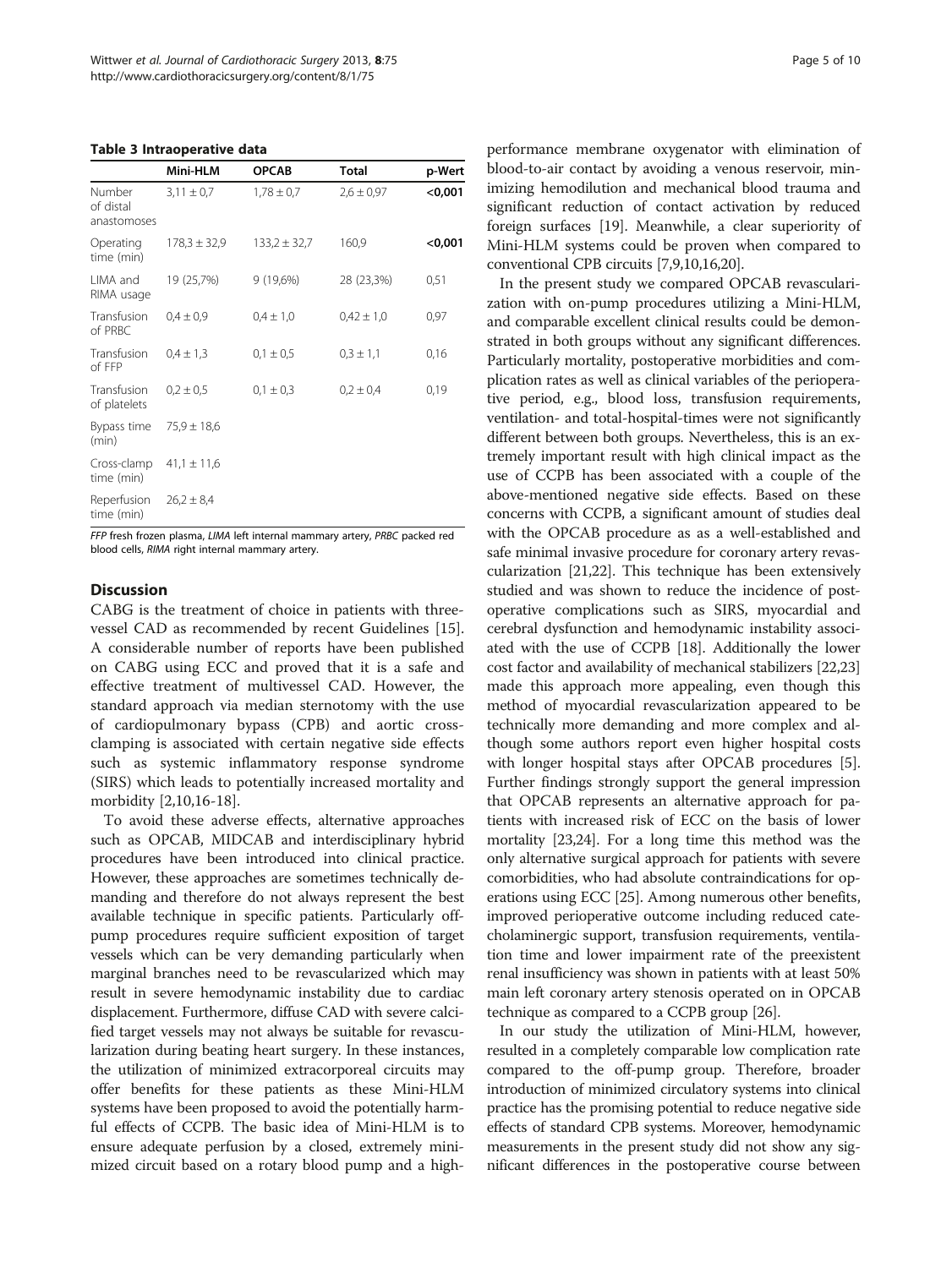the two groups suggesting that the use of Mini-HLM is safe and did not lead to hemodynamic instability.

A significant finding of our study was a higher rate of distal anastomoses in the Mini-HLM group. As an often quoted limitation of OPCAB procedures, complete

coronary revascularization might not be achievable in all patients by off-pump techniques owing to the complex anatomy of coronary lesions and the possibility of hemodynamic instability while the beating heart is manipulated. In a study with 2203 patients undergoing off-pump

<span id="page-5-0"></span>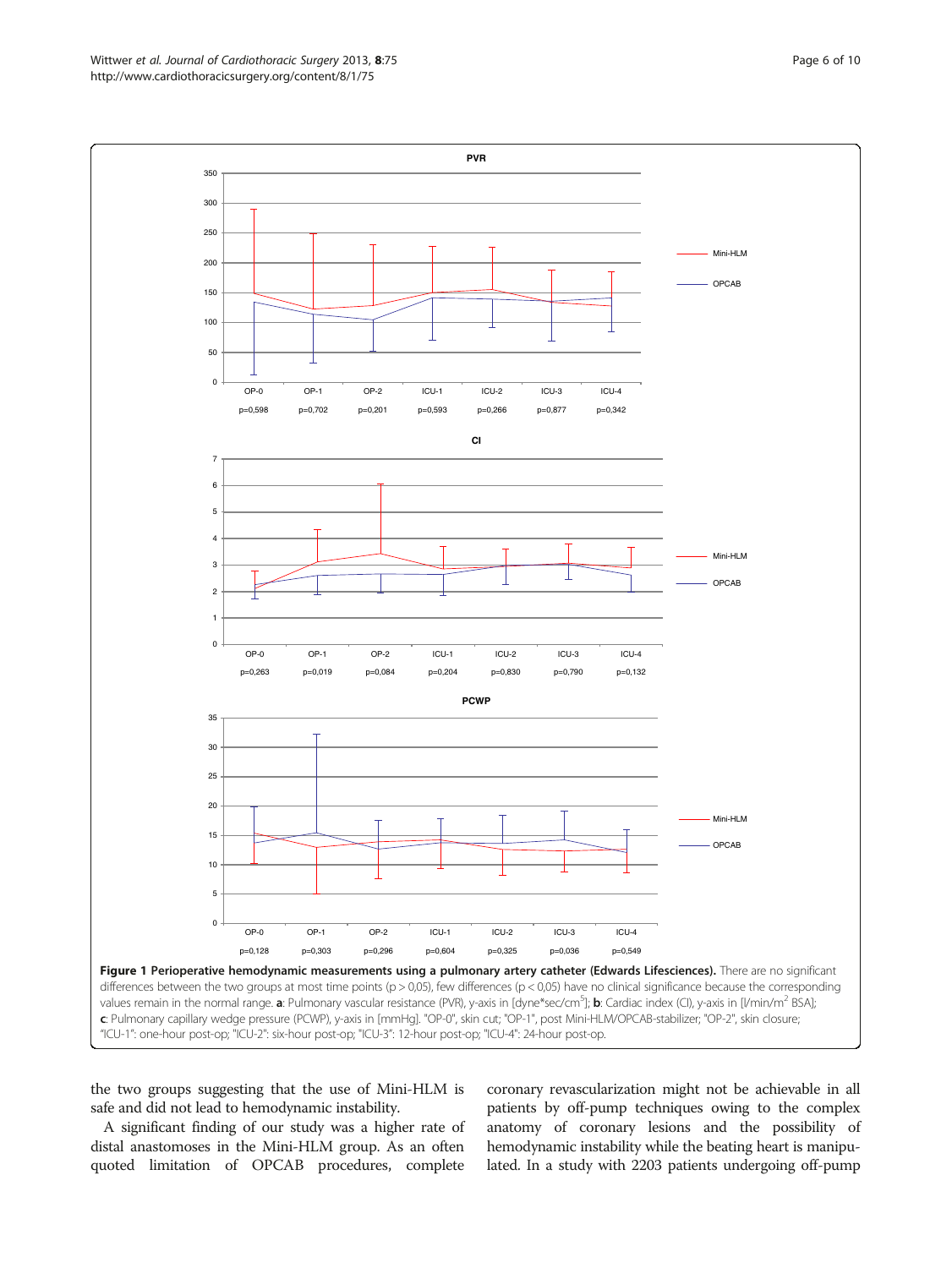#### <span id="page-6-0"></span>Table 4 Postoperative data

|                                              | Mini-HLM        | <b>OPCAB</b>        | <b>Total</b>    | p-Wert |
|----------------------------------------------|-----------------|---------------------|-----------------|--------|
| Ventilation time (min)                       | $15.4 \pm 7.9$  | $13,4 \pm 3,8$      | $14,6 \pm 6,7$  | 0,113  |
| Total chest tube drainage (ml)               | $1266 \pm 707$  | $1039 \pm 449$      | $1178 \pm 628$  | 0,057  |
| $ICU$ stay $(d)$                             | $2,6 \pm 1,3$   | $2,6 \pm 2,3$       | $2,6 \pm 1,7$   | 0,880  |
| In-hospital stay (d)                         | $12.5 \pm 7.1$  | $11,5 \pm 9,3$      | $12,1 \pm 8,0$  | 0,534  |
| Transfusion of PRBC                          | $1,4 \pm 1,9$   | $0,8 \pm 1,2$       | $1,2 \pm 1,7$   | 0,090  |
| Transfusion of FFP                           | $0.74 \pm 1.9$  | $0,6 \pm 1,3$       | $0.7 \pm 1.7$   | 0,651  |
| Transfusion of platetets                     | $0.3 \pm 0.6$   | $0,1 \pm 0,4$       | $0.2 \pm 0.5$   | 0,270  |
| Catecholaminergic support                    |                 |                     |                 |        |
| Norepinephrine                               | $3,7 \pm 3,9$   | $12,3 \pm 58,5$     | $7,0 \pm 36,3$  | 0,218  |
| Epinephrine                                  | $\mathbf{0}$    | $1,3 \pm 7,9$       | $0.5 \pm 4.9$   | 0,161  |
| Dobutamine                                   | $288 \pm 327$   | $195 \pm 370$       | $253 \pm 346$   | 0,161  |
| Milrinone                                    | $\mathbf 0$     | $0.8 \pm 5.3$       | $0,3 \pm 3,3$   | 0,210  |
| Symptomatic transitory psychotic syndrome    | 4 (5,4%)        | $\mathsf{O}\xspace$ | $4(3,3\%)$      | 0,297  |
| Cerebral vascular accident                   | 2(2,7%)         | $\mathbf 0$         | 2(1,7%)         | 0,523  |
| Atrial fibrillation                          | 30 (41,7%)      | 21 (45,7%)          | 51 (43,2%)      | 0,706  |
| Use of class III antiarrhythmics             | 15 (20,5%)      | $7(15,2\%)$         | 22 (18,5%)      | 0,629  |
| Readmission to the ICU                       | $3(4,1\%)$      | $1(2,2\%)$          | $4(3,3\%)$      | 1,0    |
| Reintubation                                 | $1(1,4\%)$      | $1(2,2\%)$          | 2(1,7%)         | 1,0    |
| Sepsis                                       | $1(1,4\%)$      | $1(2,2\%)$          | 2(1,7%)         | 1,0    |
| Creatinine 24-48 hours after surgery (mg/dl) | $1,15 \pm 0,38$ | $1,06 \pm 0,37$     | $1,12 \pm 0,38$ | 0,202  |
| <b>CWH</b>                                   | $\mathbf{0}$    | $\mathsf{O}\xspace$ | $\mathbf 0$     |        |
| Deep sternal wound infection                 | $6(8,1\%)$      | $2(4,3\%)$          | 8 (6,7%)        | 0,709  |
| Sternal instability                          | $3(4,1\%)$      | $1(2,2\%)$          | $4(3,3\%)$      | 1,0    |
| Hospital mortality                           | $\mathbf{0}$    | $\mathbf 0$         | $\mathbf 0$     |        |
| Perioperative myocardial infarction          | $\mathbf{0}$    | $\mathbf 0$         | $\mathbf 0$     |        |
| CPR                                          | $\mathbf{0}$    | $\mathbf 0$         | $\mathbf 0$     |        |

CPR cardiopulmonary resuscitation, CVVH continuous veno-venous hemodialysis, FFP fresh frozen plasma, ICU intensive care unit, PRBC packed red blood cells.

and on-pump procedures, Shroyer et al. [[18](#page-8-0)] have reported a significantly lower revascularization rate  $(2,9 \pm 0,9)$  and  $3,0 \pm 1,0$ , respectively;  $p = 0,002$ ) as well as a higher proportion of patients with fewer grafts than originally planned in the off-pump group than in the on-pump group (17.8% vs. 11.1%, P < 0.01). The overall rate of graft patency was lower in the off-pump group than in the on-pump group (82.6% vs. 87.8%,  $P < 0.01$ ). However, the required level of surgical experience in OPCAB revascularization was not well determined in this ROOBY trial which is considered to be a certain drawback of that study. Nevertheless, other reports have also shown a higher number of grafts [[10,21,22](#page-8-0)] and a lower rate of repeat revascularization [\[27\]](#page-8-0) observed in onpump patients as compared to OPCAB-operated patients. Correspondingly, in the study by Alamanni et al., OPCAB was identified as the most significant predictor (OR 7,1, 95% CI 5,9-8,3, p < 0,001) of incomplete revascularization [[28](#page-8-0)]. Additionally, a study comparing standard CPB, minimized extracorporeal circulation system (MECC) and

OPCAB (10) has shown a similar revascularization rate in the on-pump groups  $(3,2 \pm 0.6)$  in the MECC group and  $3,4 \pm 0,7$  in the CCPB group) while the revascularization rate was significantly lower in the off-pump group  $(1,9 \pm 1)$ 0,8,  $p = 0.01$ ). Similarly, in our study the overall bypass number was lower in the OPCAB group which was mainly due to unexpected intraoperatively observed multiple, complex and diffuse disease or small vessels unsuitable for surgical revascularization.

However, in the available literature there is a substantial uncertainty on the definition and evaluation of the "adequacy" of myocardial revascularization, and numerous inconsistent definitions for "complete (CR)" and "incomplete (IR)" revascularization account for some controversies regarding mid- and long-term event-free survival [\[29\]](#page-8-0). Generally, a coronary revascularization is considered to be "anatomically complete" when all vessels with clinically significant stenoses (vessel diameter > 1.5 mm; stenosis > 50%) are treated, irrespective of the underlying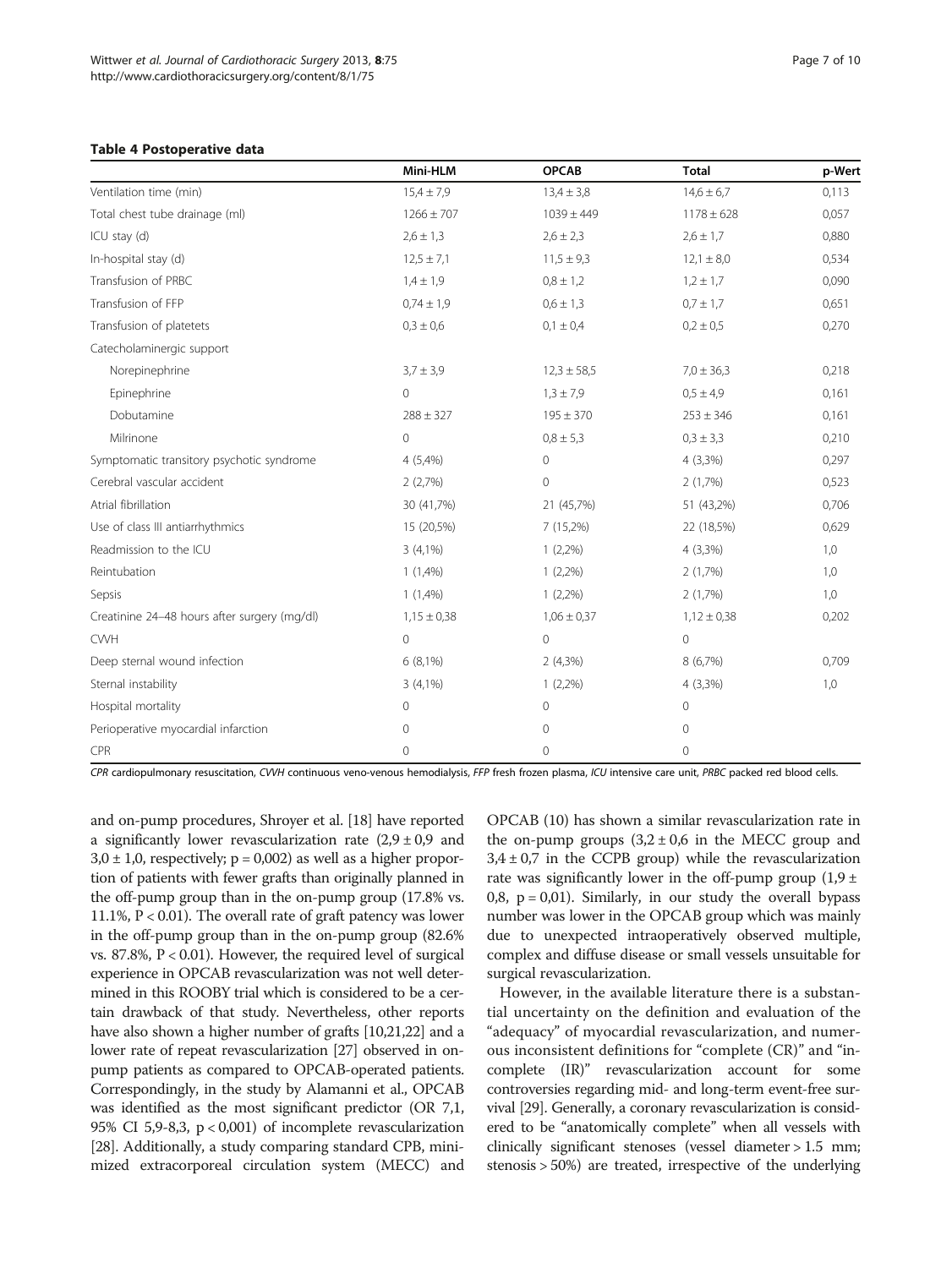myocardial function, whereas a "functionally complete" revascularization refers to situations in which only lesions supplying a viable myocardium are treated [\[29\]](#page-8-0). Myocardial revascularization may therefore be both anatomically incomplete but still functional adequate [[30](#page-8-0)]. According to Mohr et al. [\[31](#page-8-0)], even when CR is still the major goal of surgical revascularization, there remain several reasons to perform "reasonable" surgical IR, based on either preoperative assessment (e.g., nondominant diseased right coronary artery, non-vital myocardium, attempt to avoid cardiac arrest for off-pump procedures in high-risk patients, limited graft material), or more unexpected findings intraoperatively like in our series (i.e., small target vessels with severe calcifications, intramyocardial coronaries, coronary injury). Interestingly, in this important study on 8806 coronary patients with multivessel disease, IR of the circumflex or right coronary artery - in the presence of a LIMA bypass grafted to the LAD in all cases - was not associated with any detrimental effects on 1- or 3-year survival in comparison to those patients with CR [\[31\]](#page-8-0).

Therefore, due to these difficulties in definition and impact of the "completeness of revascularization" and as each patient of our two cohorts did receive a LIMA bypass to the LAD, it was not the primary goal of this preliminary study to specifically focus on complete or incomplete revascularization rates but rather to evaluate the immediate perioperative clinical outcome including intensive care data and hemodynamic assessment. Nevertheless, anatomically complete revascularization was intended in all Mini-HLM- and OPCAB-cases of our series, and it was guaranteed by surgical expertise that "inappropriate incomplete revascularization" as recently described by Taggart [[32](#page-8-0)] was avoided in each single patient. There is no doubt, however, that the revascularization rate particularly in off pump patients depends on optimal surgical experience. On the other hand, several factors such as diffuse calcification, peripheral stenosis and intramyocardial localization of the coronary arteries may complicate the procedure. Logically, the question always rises as to whether a lower number of grafts in myocardial revascularization with or without the use of CPB may be associated with technical or anatomical difficulties, and thus represents a risk of incomplete myocardial revascularization with potentially inferior outcome. Even if incomplete revascularization might be unavoidable in some specific instances, is was shown in a recent subgroup analysis of the well-respected SYNTAX data [\[33\]](#page-9-0) that in surgically treated patients adverse events in terms of MACCE and need for repeat revascularization are not significantly increased following IR as compared to CR.

Our study has revealed comparable clinical and hemodynamic parameters between the two groups even though the operating time was significantly longer in the Mini-HLM group as compared to the OPCAB group

(Tables [2](#page-3-0) and [3\)](#page-4-0). The reason for this result appears to be less systemic inflammatory reaction and organ damage due to reduced priming volume and total surface area of the circuit as well as less activation of platelets and granulocytes compared to CCPB as previously reported [\[2,8,10](#page-8-0)]. Other advantages of Mini-HLM over CCPB such as reduced hemodilution, a decreased inflammatory response in terms of interleukin-6 (IL-6) and C3a values as well as improved clinical outcome were also shown in high-risk CABG patients [[34](#page-9-0)]. Our general findings are also consistent with those of Mazzei et al. [\[8\]](#page-8-0) who found that the release of inflammatory markers, as well as length of intensive care unit, hospital stay, complication rate and need for allogenic transfusion were similar in the OPCAB and a Mini-HLM group. Additionally, it was shown that use of modern Mini-HLM systems as compared to CCPB is associated with significantly reduced release of circulating endothelial cells (CEC) who are considered to represent a novel and hypersensitive marker of the severe intrinsic endothelial damage with detachment of endothelial cells into the blood stream caused by CCPB [[35](#page-9-0)]. Recently, CEC release in Mini-HLM procedures was found to be as low as it could be shown for OPCAB procedures.

For the first time internationally, in this investigation perioperative hemodynamic parameters were directly compared in order to appraise the extent of systemic inflammation induced by surgical technique with may lead to potential adverse effects such as deterioration of hemodynamics. The results of this study did not show any significant differences in the perioperative hemodynamics between both groups in spite of total aortic crossclamping and cardiac arrest in Mini-HLM operations. Furthermore, similar amounts of catecholamines were used in both groups. A possible explanation of our favourable results may be the numerous conceptional advantages of Mini-HLM, resulting in less perioperative systemic inflammation and hemodynamics comparable to off-pump procedures. Our findings which showed that there were no significant differences between the two groups at most time points are also in accordance with clinical observations. The few statistical differences have no clinical significance because the corresponding values remain within the normal range.

This preliminary study has a number of certain limitations. First, it was a single center study with a rather small sample size. Therefore caution must be applied, as the findings might not be transferable to larger cohorts. Furthermore, clinical outcome analysis focused initially on short-term peri- and postoperative observations, and no long-term results are provided yet. However, ongoing experience with this continuous ethics-approved study will result in specific intermediate- and long-term evaluations of bypass function and persistent relief or recurrence of ischemic symptoms.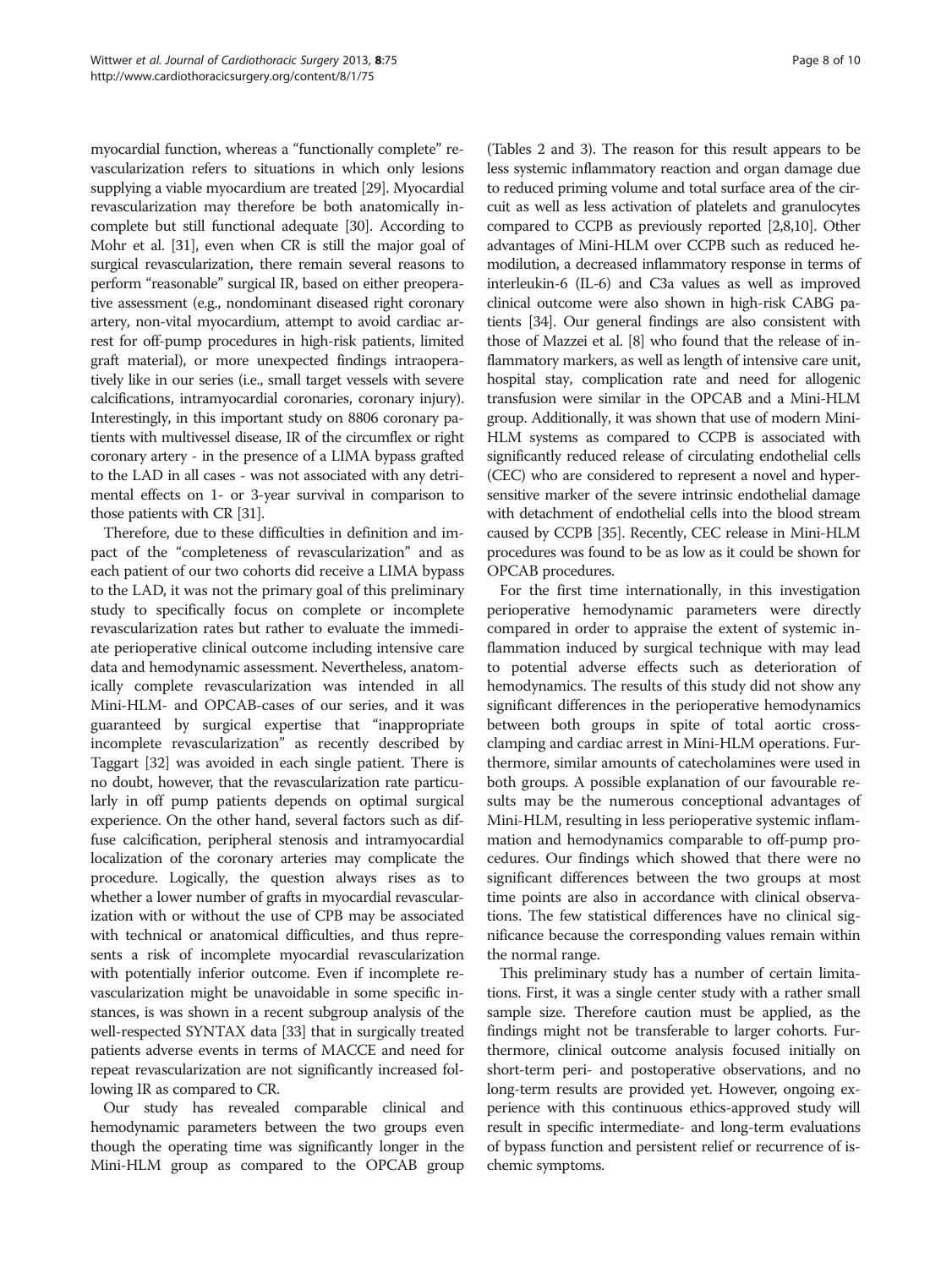# <span id="page-8-0"></span>Conclusion

Based on the results of this study, coronary revascularization by use of the ROCsafe $M_{\text{max}}$  -Mini-HLM system represents a suitable and "less invasive" procedure which achieves all benefits of OPCAB but may allow for less demanding revascularization than OPCAB in special patients with complex coronary anatomy. In these patients the use of Mini-HLM and circulatory arrest might improve the surgical approach to the target vessels resulting in potentially improved quality of anastomoses, while retaining the benefits of off-pump procedures compared to standard HLM such as comparable incidence of atrial fibrillation, ventilation time, postoperative bleeding, transfusion requirements, catecholaminergic support etc. as shown in our study. This promising technique can therefore be used both on a routine basis and especially in all patients who are considered to be no optimal candidates for OPCAB.

#### Competing interests

The authors declare that they have no competing interests.

#### Authors' contributions

TW: concept of the study, senior cardiac surgeon, extensive revision + final approval of manuscript. AS: Acquisition of data, drafting of manuscript, statistical analysis. PBR: Statistical analysis, revision of manuscript. Y-HC: Concept of the study, revision of manuscript. MZ: Acquisition of data, statistical analysis. TOM: Concept of the study, revision of manuscript. TW: Final approval of manuscript. All authors read and approved the final manuscript.

#### Author details

<sup>1</sup>Department of Cardiothoracic Surgery, Heart Center, University Hospital of Cologne, Kerpener Str. 62, Cologne 50924, Germany. <sup>2</sup>Department of Anesthesiology, University Hospital of Cologne, Kerpener Str. 62, Cologne 50924, Germany.

Received: 27 September 2012 Accepted: 11 January 2013 Published: 11 April 2013

#### References

- Gibbon JH: Application of a mechanical heart and lung apparatus to cardiac surgery. Jr Minn Med 1954, 37:171-185.
- Haneya A, Philipp A, Schmid C: Minimised versus conventional cardiopulmonary bypass: outcome of high-risk patients. Eur J Cardiothorac Surg 2009, 36:844–848.
- 3. Loganathan S, Nieh CC, Emmert MY: Off-pump versus on-pump coronary artery bypass procedures: postoperative renal complications in an Asian population. Ann Acad Med Singapore 2010, 39:112–116.
- Feng ZZ, Shi J, Zhao XW, Xu ZF: Meta-analysis of on-pump and off-pump coronary arterial revascularization. Ann Thorac Surg 2009, 87:757–765.
- Chu D, Bakaeen FG, Dao TK, Lemaire SA, Coselli JS, Huh J: On-pump versus off-pump coronary artery bypass grafting in a cohort of 63,000 patients. Ann Thorac Surg 2009, 87:1820–1826.
- 6. Paparella D, Yau TM, Young E: Cardiopulmonary bypass induced inflammation: pathophysiology and treatment. An update. Eur J Cardiothorac Surg 2002, 21:232–244.
- 7. Beghi C, Nicolini F, Agostinelli A: Mini-cardiopulmonary bypass system: results of a prospective randomized study. Ann Thorac Surg 2006, 81:1396–1400.
- 8. Mazzei V, Nasso G, Salamone G, Castorino F, Tommasini A, Anselmi A: Prospective randomized comparison of coronary bypass grafting with minimal extracorporeal circulation system (MECC) versus off-pump coronary surgery. Circulation 2007, 116:1761–1767.
- Kofidis T, Baraki H, Singh H: The minimized extracorporeal circulation system causes less inflammation and organ damage. Perfusion 2008, 23:147–151.
- 10. Panday GF, Fischer S, Bauer A: Minimal extracorporeal circulation and off-pump compared to conventional cardiopulmonary bypass in coronary surgery. Interact Cardiovasc Thorac Surg 2009, 9:832–836.
- 11. Wittwer T, Cremer J, Boonstra P, Grandjean J, Mariani M, Mügge A, Drexler A, den Heijer P, v Leitner ER, Hepp A, Wehr M, Haverich A: Myocardial Hybrid Revascularization with Minimally Invasive Direct Coronary Artery Bypass Grafting (MIDCAB) combined with Coronary Angioplasty: Preliminary results of a multicenter study. Heart 2000, 83:58–63.
- 12. Fonger JD, Doty JR, Sussman MS, Salomon NW: Lateral MIDCAB grafting via limited posterior thoracotomy. Eur J Cardiothorac Surg 1997, 12:399-404.
- 13. Cremer JT, Wittwer T, Böning A: Minimally invasive coronary artery revascularization on the beating heart. Ann Thorac Surg 2000, 69:1787–1791.
- 14. Mangano DT: Heparin bonding and long-term protection against thrombogenesis. N Engl J Med 1982, 30(307):894–895.
- 15. Wijns W, Kolh P, Danchin N: Guidelines on myocardial revascularization. Task Force on Myocardial Revascularization of the European Society of Cardiology (ESC) and the European Association for Cardio-Thoracic Surgery (EACTS); European Association for Percutaneous Cardiovascular Interventions (EAPCI). Eur Heart J 2010, 31:2501–2555.
- 16. Remadi JP, Rakotoarivelo Z, Marticho P, Benamar A: Prospective randomized study comparing coronary artery bypass grafting with the new mini-extracorporeal circulation Jostra System or with a standard cardiopulmonary bypass. Am Heart J 2006, 151:198.
- 17. Puehler T, Haneya A, Philipp A: Minimal extracorporeal circulation: an alternative for on-pump and off-pump coronary revascularization. Ann Thorac Surg 2009, 87:766–772.
- 18. Shroyer AL, Grover FL, Hattler B: On-pump versus off-pump coronary-artery bypass surgery. Veterans Affairs Randomized On/Off Bypass (ROOBY) Study Group. N Engl J Med 2009, 361:1827–1837.
- 19. Curtis N, Vohra HA, Ohri SK: Mini-extracorporeal circuit cardiopulmonary bypass systems: a review. Perfusion 2010, 25:115-124.
- 20. Liebold A, Khosravi A, Westphal B, et al: Effect of closed minimized cardiopulmonary bypass on cerebral tissue oxygenation and microembolization. J Thorac Cardiovasc Surg 2006, 131:268–276.
- 21. Palmer G, Herbert MA, Prince SL: Coronary Artery Revascularization (CARE) registry: an observational study of on-pump and off-pump coronary artery revascularization. Ann Thorac Surg 2007, 83:986–992.
- 22. Straka Z, Widimsky P, Jirasek K: Off-pump versus on-pump coronary surgery: final results from a prospective randomized study PRAGUE-4. Ann Thorac Surg 2004, 77:789–793.
- 23. Arom KV, Flavin TF, Emery RW, Kshettry VR, Janey PA, Petersen RJ: Safety and efficacy of off-pump coronary artery bypass grafting. Ann Thorac Surg 2000, 69:704–710.
- 24. Benetti FJ, Naselli G, Wood M, Geffner L: Direkt myocardial revascularization without extracorporeal circulation. Experience in 700 patients. Chest 1991, 100:312–316.
- 25. Mannam G, Sajja LR, Dandu S, Pathuri SN, Saikiran K, Sompalli S: Off-pump coronary revascularization for left main coronary artery stenosis. Asian Cardiovasc Thorac Ann 2008, 16:473-478.
- 26. Hannan EL, Wu C, Smith CR: Off-pump versus on-pump coronary artery bypass graft surgery: differences in short-term outcomes and in longterm mortality and need for subsequent Revascularization. Circulation 2007, 116:1145–1152.
- 27. Alamanni F, Dainese L, Naliato M: On- and off-pump coronary surgery and perioperative myocardial infarction: an issue between incomplete and extensive revascularization. Eur J Cardiothorac Surg 2008, 34:118-126
- 28. Guerra M, Mota JC: Impact of incomplete surgical revascularization on survival. Interact Cardiovasc Thorac Surg 2012, 14:176–182.
- 29. Zimarino M, Calafiore AM, De Caterina R: Complete myocardial revascularization: between myth and reality. Eur Heart J 2005, 26:1824-1830.
- 30. Rastan AJ, Walther T, Falk V, Kempfert J, Merk D, Lehmann S, Holzhey D, Mohr FW: Does reasonable incomplete surgical revascularization affect early or long-term survival in patients with multivessel coronary artery disease receiving left internal mammary artery bypass to left anterior descending artery? Circulation 2009, 120(suppl 1):S70–S77.
- 31. Taggart DP: Incomplete revascularisation: appropriate and inappropriate. Eur J Cardio-thorac Surg 2012, 41:542–543.
- 32. Head SJ, Mack MJ, Holmes DR, Mohr FW, Morice MC, Serruys PW, Kappetein AP: Incidence, predictors and outcomes of incomplete revascularization after percutaneous coronary intervention and coronary artery bypass